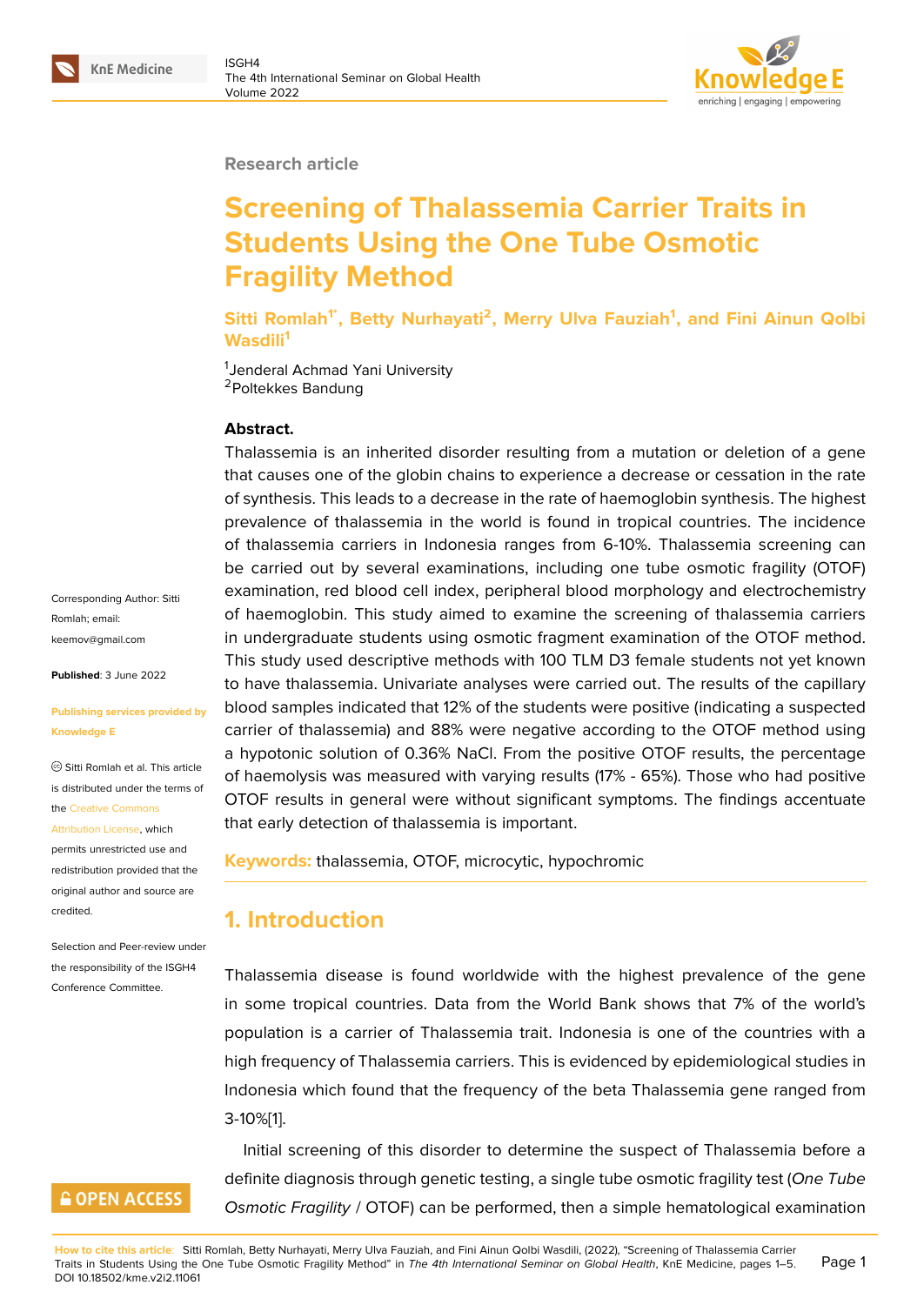in the form of Hb levels, red blood cell counts, MCV and Mentzer index has been determined, known and tested can determine the suspect of Thalassemia [2]. OTOF was the first method used to screen for Thalassemia and was introduced as a simple detector to detect Thalassemia trait carrier [3]. Students are a period of productive age that has the potential to give birth to offspring carrying Thalassemia traits s[o](#page-4-1) that the incidence of Thalassemia can be suppressed by conducting education and screening of Thalassemia carriers. This educational acti[vit](#page-4-2)y is very important to provide information and detect early potential for thalassemia, because certain types of thalassemia do not cause symptoms so it is difficult to detect. Based on the results of screening conducted Rosita et al in 2007 there are 29 subject (age 1-14 year) with 18% is major thalassemia and by Ayumnah P et al in 2016 on high school students, 15 % positive result were obtained, this informs that the OTOF methode has been carried out on different objects. In this study, the percentage of hemolysis was added by measuring Optical Density (OD) of the positive OTOF results using a spectrophotometer [2,4].

# **2. Methods**

## **2.1. Desain Study**

This research was conducted in February 2018. The population size was calculated based on a cross sectional survey, resulting in a total of 100 for the sample to be examined. These 100 samples were taken randomly from level 1 to level 3. The inclusion criteria for this study were female student who were willingto have their blood drawn as evidenced by giving informed consent and were not known to have Thalassemia.

## **2.2. Data Collection Prosedure**

Counselling was conducted to recruit research subject and continued with explanation before the study ended with the distribution of informed consent to research subject. Respondents who signed informed consent underwent to laboratory examination by taking capilary blood. These research must adhere to the basic ethical principles : respect for persons, beneficence and justice.The method used in this research is descriptive which will only describe the results of screening for carriers of Thalassemia trait in 100 students of the D3 Medical Laboratory Technology study program using the OTOF method of osmotic fragility examination. The study began with giving informed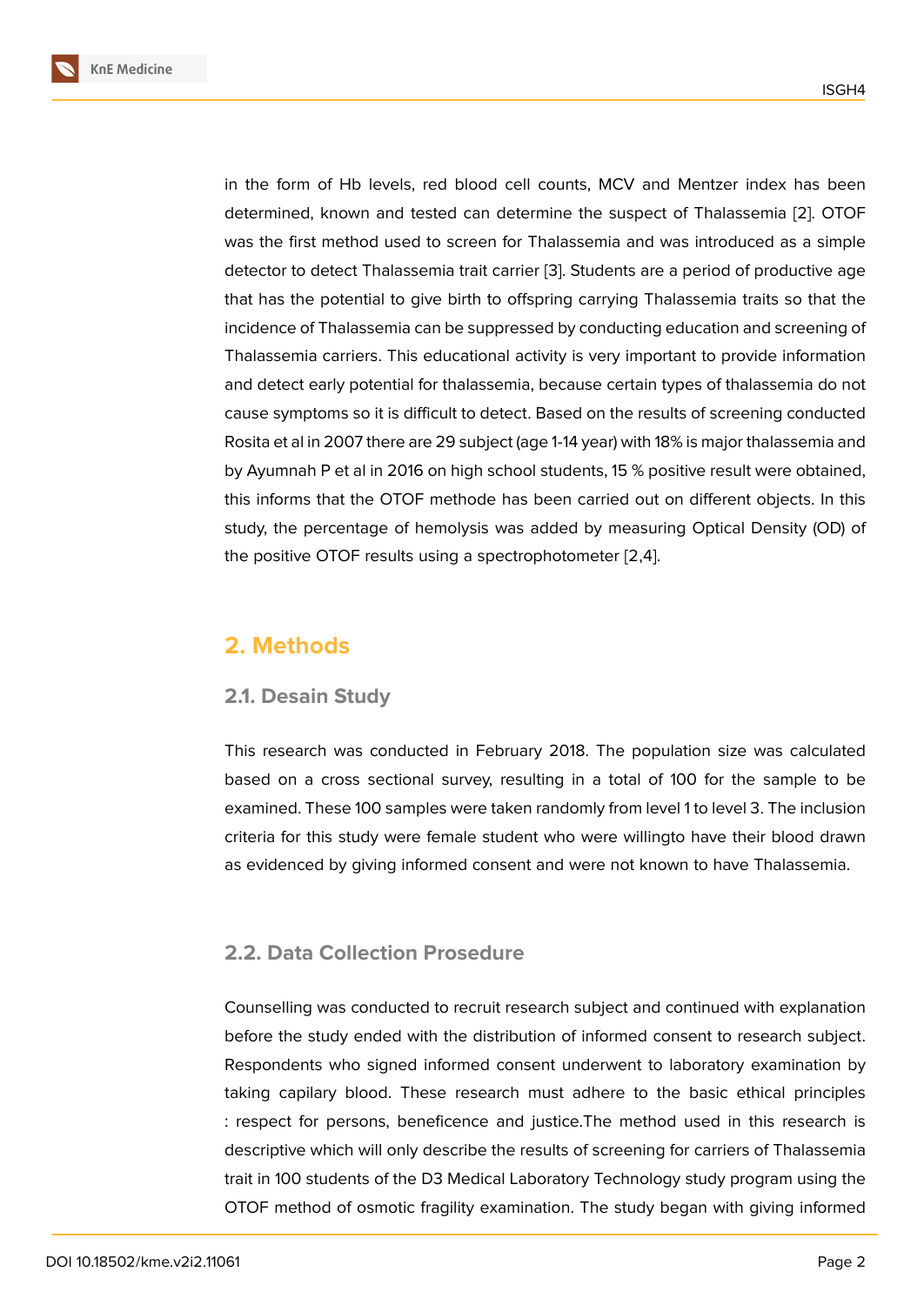consent to the respondents, then taking specimens from capillaries and followed by examination of the osmotic fragility of the OTOF method.

#### **2.3. Data Analysis**

The data obtained comes from primary data from the OTOF examination, then the percentage is calculated with the following calculations:

> $x = \frac{Number of OTOF positive result}{T}$ 100 %

Examination of the percentage of hemolysis from positive OTOF results using a spectrophotometer, with the following calculations [4]:

% *Hemolisis*  $=\frac{Sample\ Abs - positive\ control\ abs}{Abs\ negative\ control - positive\ for\ of\ absorban}x100\%$ 

### **3. Results**

In this study, 100 samples were collected from TLM D3 Stikes Achamd Yani Cimahi student. The results of the OTOF method of osmotic fragility examination obtained results as shown in table 1 below:

| TABLE 1: One Tube Osmotic Fragility Result. |  |
|---------------------------------------------|--|
|---------------------------------------------|--|

| No | Result          | Amount |
|----|-----------------|--------|
|    | Positive        | $12\%$ |
|    | <b>Negative</b> | 88 %   |

The results of the examination of the percentage of hemolysis from positive OTOF results:

Positive control absorbance: 0,092

Negative control absorbance: 1,433

Table 2: Positive OTOF Haemolysis Percentage.

| No                          | Sample code | <b>Absorbance</b>                                                                                                                   | % Haemolysis |
|-----------------------------|-------------|-------------------------------------------------------------------------------------------------------------------------------------|--------------|
|                             | <b>AM</b>   | 0.800                                                                                                                               | 55           |
| 8                           | 9 DM        | 2 3 4 DN AZ F L DH 0,250 0,501 0,716 17 34 49 34 42 34 43<br>5 6 7 K AB IT HM CW 0,488 0,607 0,489 65 47 24 58<br>0,692 0,933 0,678 |              |
| 10 <sup>°</sup><br>11<br>12 |             | 0.353 0.845                                                                                                                         |              |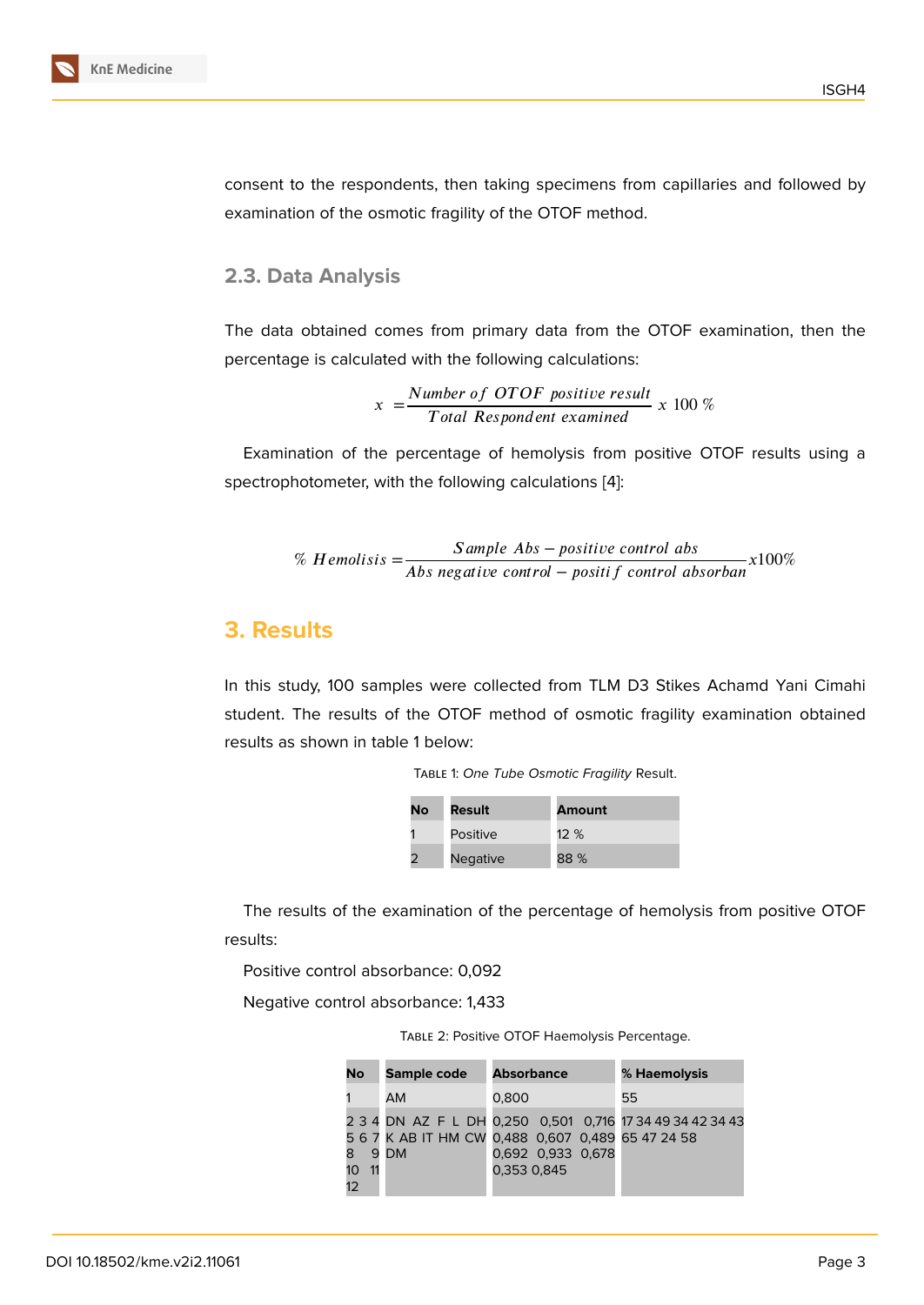## **4. Discussion**

Student of TLM D3 totally 120 student, 100 student participated in Thalassemia counselling, the explanation of this study and examination was carried out, 12 % was found to be positive for OTOF and from the positive OTOF results, the percentage of hemolisis was calculated, variation of hemolisis percentage is 17-58 %.

Based on the results of screening research for carriers of Thalassemia in students using OTOF examination of 100 samples, positive results were 12% and negative results were 88%. A positive OTOF result was caused by an abnormal sample of erythrocytes, where the size of the microcytic erythrocytes was hypochromic, allowing erythrocytes to have a wider surface size. Erythrocytes are able to accommodate more hypotonic solutions so that erythrocytes are able to accommodate more hypotonic solutions so that the erythrocytes are more resistant to hypotonic solutions. Erythrocytes do not undergo complete hemolysis and the remaining pieces of erythrocytes that are not hemolyzed will form erythrocyte deposits at the bottom of the tube. While a negative result is caused in a hypotonic solution the erythrocytes can absorb well the hypotonic solution and then complete hemolysis so that there are no erythrocyte deposits at the bottom of the tube and when the tube is placed on a paper background the writing will be clearly visible [5]. OTOF examination is influenced by the shape of erythrocytes, erythrocyte surface, volume and function of the erythrocyte membrane. In patients with thalassemia, there is a disturbance in the formation of the globin chain which causes the shape of the ery[th](#page-4-4)rocytes to vary and there are many hypochromic and microcytic erythrocytes found in the form of tear drop, target cells and ovalocytes [6]. Variations in the shape of erythrocytes affect the resistance of the erythrocyte membrane to the hypotonic solution where erythrocytes tend to be resistant to hypotonic solutions so that they do not undergo hemolysis. In this situation there is a decrease [in](#page-4-5) osmotic fragility. Positive OTOF results indicate thalassemia, iron deficiency anemia and sickle cell anemia [7]. Limitations in this study has not been carried out with a definite diagnosis of people with suspected Thalassemia results, so it is highly recommended to perform haemoglobin electrophoresis or HPLC analysis as a follow-up examination in determining thalassem[ia](#page-4-6).

# **5. Conclusions**

Based on the results of screening research for carriers of Thalassemia traits from 100 samples of TLM D3 students using the OTOF method, it can be concluded that the